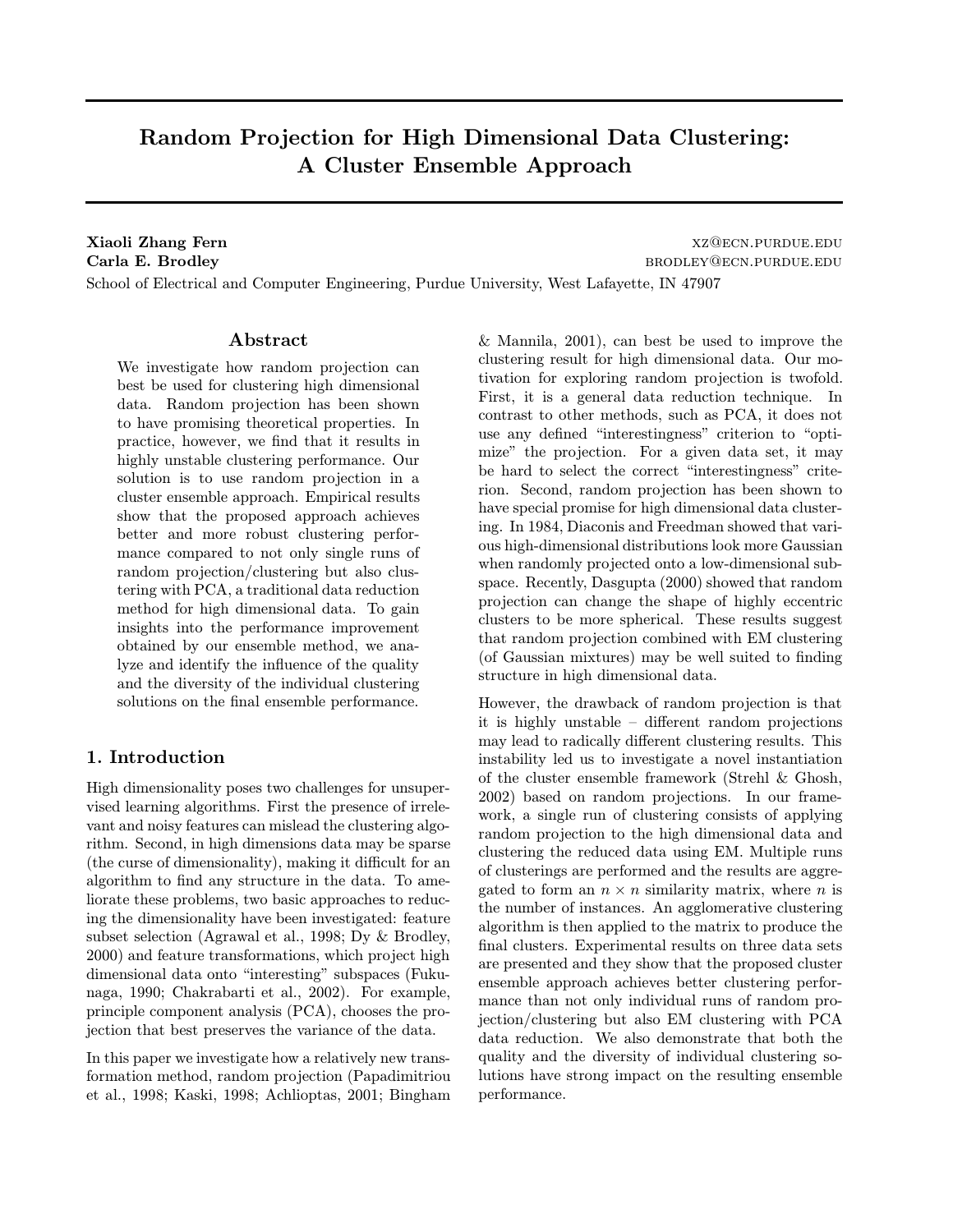

Figure 1. (a) The original clusters; (b) and (c) Two representative clustering results generated by  $RP+EM$ 

## 2. Random Projection and the Cluster Ensemble Approach

In this section we first illustrate that although a single run of random projection may lead to a less than satisfactory clustering result, it is possible to uncover the natural structure in the data by combining the results of multiple runs. We then present a new approach to clustering high dimensional data that first combines the information of multiple clustering runs to form a "similarity" matrix and then applies an agglomerative clustering algorithm to produce a final set of clusters.

#### 2.1. A Single Random Projection

A random projection from  $d$  dimensions to  $d'$  dimensions is a linear transformation represented by a  $d \times d'$ matrix  $R$ , which is generated by first setting each entry of the matrix to a value drawn from an i.i.d  $N(0,1)$ distribution and then normalizing the columns to unit length. Given a d-dimensional data set represented as an  $n \times d$  matrix X, where n is the number of data points in X, the mapping  $X \times R$  results in a reduceddimension data set  $X'$ .

We applied random projection to a synthetic data set that consists of two thousand data points forming four Gaussian clusters in a fifty-dimensional space. For this data, we chose a random projection that reduces the data to five dimensions<sup>1</sup> producing data set  $X'$ . The EM algorithm was then applied to cluster  $X'$ . Although the real number of clusters is known, we used the Bayesian Information Criterion (BIC) (Fraley & Raftery, 1998) to determine the number of clusters  $k$ because in most real applications  $k$  is unknown. In addition, the natural number of clusters may vary in different subspaces (Dy & Brodley, 2000).

Using the first two principle components, Figure 1 plots the original clusters and two representative examples of the clusters formed by random projection with EM clustering (RP+EM). The number of clusters chosen by RP+EM varied from run to run (in the figure both RP+EM results have two clusters) and occasionally RP+EM found all four clusters. The scatter plot of the RP+EM results suggest that random projection may distort the underlying structure of the data and result in unstable clustering performance. To some degree this contradicts Dasgupta's results (2000), which show that random projection preserves the separation among Gaussian clusters. However, Dasgupta's results were averaged across many runs and when the projected dimension was small, the results tended to have large variance. An alternative explanation is that for this data set, random projection needs more than five dimensions to preserve the structure. There have been results (Achlioptas, 2001) about the required dimensionality for a random projection to effectively preserve distance. However, to our knowledge it is still an open question how to choose the dimensionality for a random projection in order to preserve separation among clusters in general clustering applications.

On viewing these results, the first conclusion one makes is that for this data set an individual run of RP+EM (with dimensionality of five) produces suboptimal results. Further inspection reveals that different runs may uncover different parts of the structure in the data that complement one another. From Figure 1(b) and (c) we observe that each run uncovered some partial, but different, structure in the data. This suggests that the combination of multiple runs of RP+EM may lead to better results – we may be able to reveal the true structure of the data even without the knowledge of how to choose a proper dimensionality to preserve the original cluster structure.

<sup>1</sup>Our choice of five was based on the observation that with the first five principle components EM can recover the four clusters with over 95% accuracy.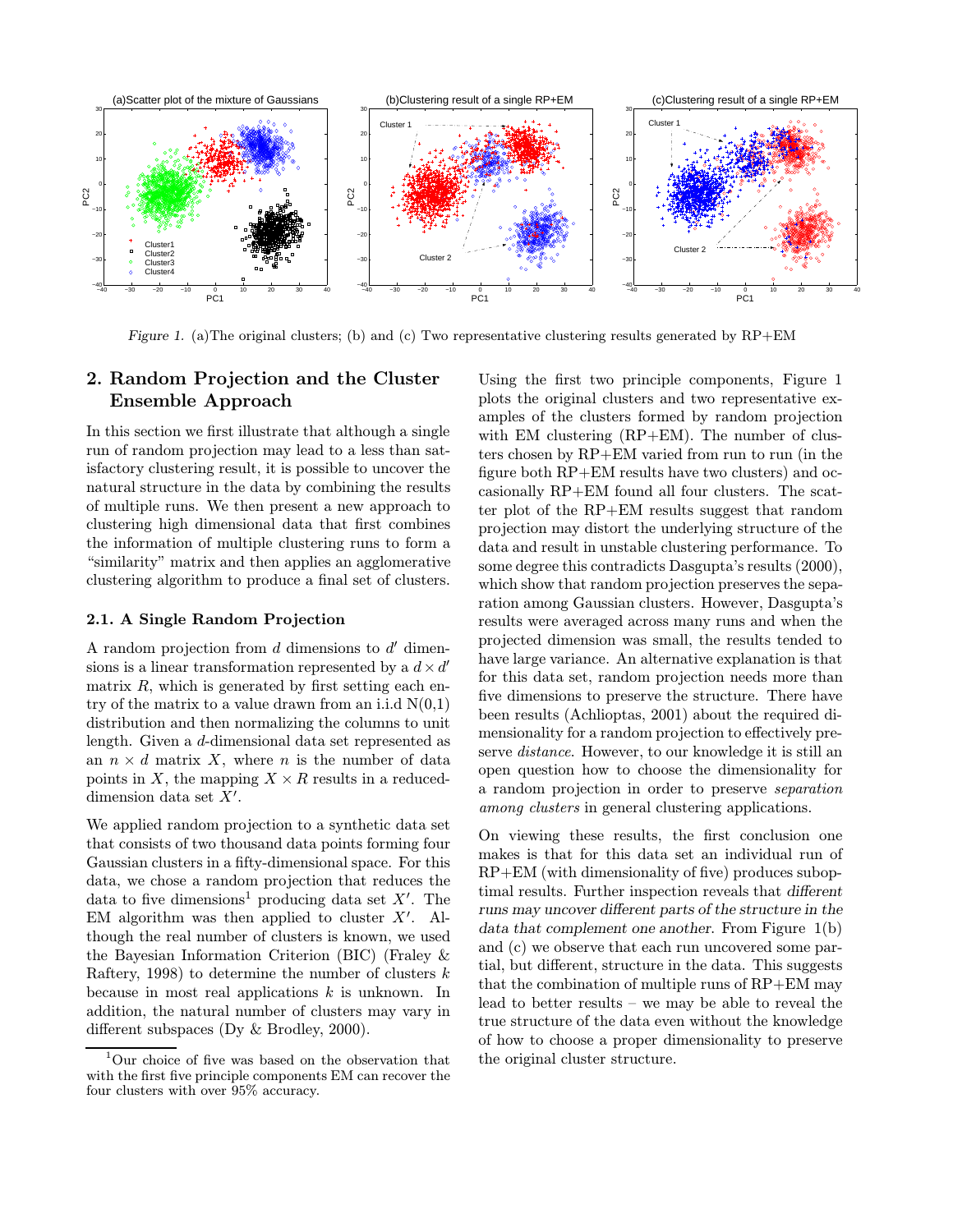

Figure 2. The histogram of two groups of similarity values. The left group consists of the  $P_{ij}$  values for pairs of points from different clusters. The right group consists of the  $P_{ij}$ values for pairs of points from the same cluster.

#### 2.2. Multiple Random Projections

We combine the results of multiple runs of RP+EM with a two-step process. First, we aggregate the clustering results into a matrix that measures the "similarity" between each pair of data points. Then an agglomerative clustering algorithm is applied to produce the final clusters. We discuss these steps below.

Aggregating multiple clustering results: For each run of random projection, EM generates a probabilistic model  $\theta$  of a mixture of k Gaussians<sup>2</sup> in the projected  $d'$ -dimensional space. For data point  $i$ , the soft clustering results  $P(l|i, \theta), l = 1, \ldots, k$  are given, representing the probability that the point belongs to each cluster under the model  $\theta$ . We define  $P_{ij}^{\theta}$  as the probability of data point  $i$  and  $j$  belonging to the same cluster under model  $\theta$  and it can be calculated as:

$$
P_{ij}^{\theta} = \sum_{l=1}^{k} P(l|i, \theta) \times P(l|j, \theta)
$$

To aggregate multiple clustering results, the values of  $P_{ij}^{\theta}$  are averaged across n runs to obtain  $P_{ij}$ , an "estimate" of the probability that data point  $i$  and  $j$  belong to the same cluster. This forms a "similarity" matrix. We expect the  $P_{ij}$  values to be large when data point i and  $j$  are from the same natural cluster and small otherwise. To test our conjecture, we performed thirty<sup>3</sup> runs of RP+EM on the synthetic data set and separated the aggregated  $P_{ij}$  values into two groups based on if data point  $i$  and  $j$  are from the same cluster. Figure 2 shows the histograms of both groups of  $P_{ij}$ values. It can be seen that the distributions of the two

Table 1. The basic agglomerative clustering algorithm

|                                                         | <b>Inputs:</b> $P$ is a $n \times n$ similarity matrix,<br>$k$ is a desired number of clusters. |  |  |  |  |
|---------------------------------------------------------|-------------------------------------------------------------------------------------------------|--|--|--|--|
| Output:<br>a partition of $n$ points into $k$ clusters. |                                                                                                 |  |  |  |  |
|                                                         | <b>Procedure:</b> An Agglomerative Clustering Algorithm                                         |  |  |  |  |
| $l = n$ .                                               |                                                                                                 |  |  |  |  |
| For $i=1$ to n                                          |                                                                                                 |  |  |  |  |
|                                                         | Let $c_i = \{x_i\}$ for $i = 1, , n$                                                            |  |  |  |  |
| Repeat                                                  |                                                                                                 |  |  |  |  |
|                                                         | Find the most <b>similar</b> pair of clusters based                                             |  |  |  |  |
|                                                         | on P, say $c_i$ and $c_j$ .                                                                     |  |  |  |  |
|                                                         | Merge $c_i$ and $c_j$ and decrement l by one                                                    |  |  |  |  |
| Until $l \leq k$                                        |                                                                                                 |  |  |  |  |
|                                                         | Return all nonempty clusters                                                                    |  |  |  |  |

groups have different means and little overlap, which supports our conjecture. Note that if the two distributions are completely separated the true clustering structure can be easily recovered by thresholding  $P_{ij}$ 's.

Producing the final clusters: To produce the final clusters from the aggregated "similarity" matrix  $P$ , we apply an agglomerative clustering procedure whose basic steps are described in Table 1.

In implementing the agglomerative algorithm, we need to define the similarity between two clusters and determine the proper number of clusters for a given data set. In our implementation, we define similarity as:

$$
sim(c_i, c_j) = \min_{x_i \in c_i, x_j \in c_j} P_{ij}
$$

This is equivalent to the complete-link distance-based agglomerative clustering algorithm (Duda & Hart, 1973). We chose this definition to ensure that when two points have very small "similarity" value (i.e., small possibility of belonging together according to  $P$ ) the algorithm will not group them together.

In the experiments we observe that some data points are not similar to any other data points. Intuitively the decision of merging should not be based on these points because they can be the "outliers" of the data set. To avoid the impact of such points, we remove them during the merging process and assign them to the formed clusters afterward. Specifically, we calculate the maximum similarity between data point  $i$  to the other data points as  $P_{max}(i) = \max_{j=1}^{n} P_{ij}$ , where  $j \neq i$ . In the merging process, we discard 10% of the data points with the smallest  $P_{max}$  values. After merging we then assign these points to their most similar clusters, where the similarity between a data point  $i$ and a cluster  $c_k$  is defined<sup>4</sup> as :  $\frac{1}{\|c_k\|} \sum_{x_j \in c_k} P_{ij}$ .

<sup>&</sup>lt;sup>2</sup>Note that  $k$  may vary from run to run.

<sup>&</sup>lt;sup>3</sup>This is an arbitrary choice.

<sup>4</sup>We chose to use the average instead of the minimum to define the similarity here because the minimum measure will be biased toward small clusters.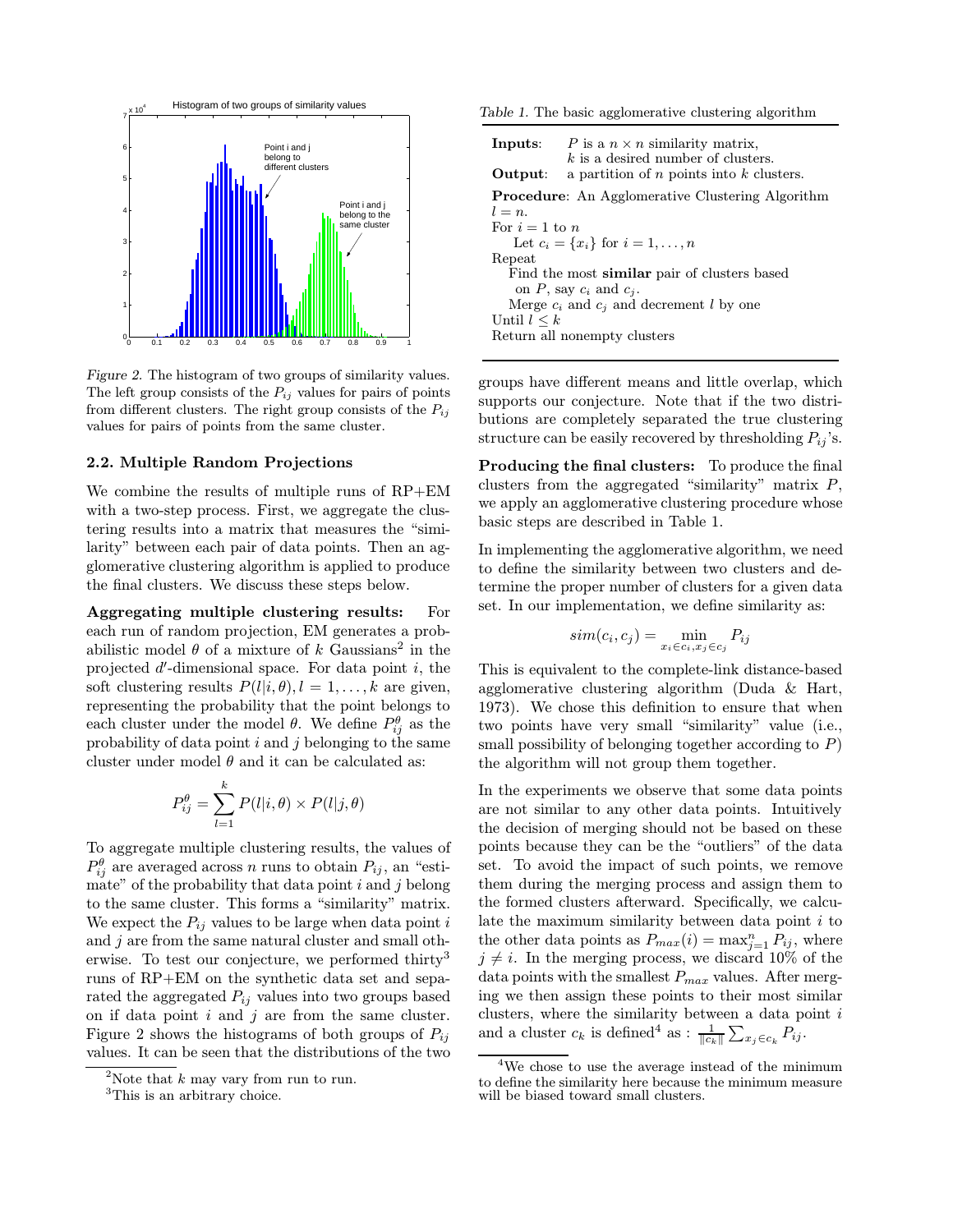

Figure 3. The similarity between the closest clusters in the merging process

To decide the cluster number  $k$ , we cannot apply commonly used techniques such as BIC because our method does not generate any description or model for the clusters. To solve this problem, we propose to continue merging until only a single cluster remains and at each step plot the similarity between the two clusters selected for merging. Figure 3 shows the plot of these similarity values for the synthetic data set described in Section 2.1. We observe a sudden drop of the similarity when the algorithm tries to merge two real clusters. In the experiments on other data sets, we also observed similar trends from the plots. This suggests that we can use the occurrence of a sudden similarity drop as a heuristic to determine  $k$ .

Using the steps described above, we combined the results of thirty runs of RP+EM and successfully recovered all four clusters from the synthetic data set with 100% accuracy.

In summary, our method consists of three steps: 1) generate multiple clustering results using RP+EM, 2) aggregate the results to form a "similarity" matrix, and 3) produce final clusters based on the matrix. Note that there are many different choices we can make for each of the three steps. Section 4 discusses the desirable properties for the first step and a possible strategy for improving our approach.

## 3. Experimental Results

Our experiments are designed to demonstrate: 1) the performance gain of multiple random projections over a single random projection, and 2) that our proposed ensemble method outperforms PCA, a traditional approach to dimensionality reduction for clustering.

|  | Table 2. Summary of the data sets |  |  |  |  |
|--|-----------------------------------|--|--|--|--|
|--|-----------------------------------|--|--|--|--|

| DATA SET             | HRCT | CHART | EOS. |
|----------------------|------|-------|------|
| #InST.               | 1545 | 600   | 2398 |
| $\#\text{CLASS}$     |      |       |      |
| ORG. DIM.            | 183  |       |      |
| RP D <sub>IM</sub> . |      |       |      |
| PCA DIM              |      |       |      |

#### 3.1. Data Sets and Parameter Settings

We chose two data sets with a relatively high dimensionality compared to the number of instances (HRCT and CHART) and one data set with a more traditional ratio (EOS). Table 2 summarizes the data set characteristics and our choice for the number of dimensions that we used for random projection and PCA. HRCT is a high resolution computed tomography lung image data set with eight classes (Dy et al., 1999). CHART is a data set of synthetically generated control chart time series with six different types of control charts (Hettich & Bay, 1999). EOS is an eight-class land cover classification data set. Although the class labels are available for all three data sets, they are discarded in the clustering process and only used during evaluation.

We selected the dimensionality of PCA for each data set by requiring that 85% of the data variance be preserved. For the CHART and EOS data sets, we set the dimensionality for RP to be the same as PCA in order to have a more direct comparison. However, for the HRCT data set, we chose a much smaller number than that chosen for PCA for computation time reasons.

### 3.2. Evaluation Criteria

Evaluating clustering results is a nontrivial task. Because our method does not generate any model or description for the final clusters, internal criteria such as log-likelihood and scatter separability (Fukunaga, 1990) can not be applied.<sup>5</sup> Because our data sets are labeled, we can assess the cluster quality by using measures such as conditional entropy and normalized mutual information (Strehl & Ghosh, 2002). We chose to report results for both criteria because as we explain below entropy is biased toward a large number of clusters and normalized mutual information under some conditions is biased toward solutions that have the same number of clusters as there are classes.

Conditional Entropy (CE): Conditional entropy measures the uncertainty of the class labels given a

<sup>5</sup>Such internal criteria would require calculation either in the original or a transformed feature space. Because we have multiple transformations there is no single "feature space."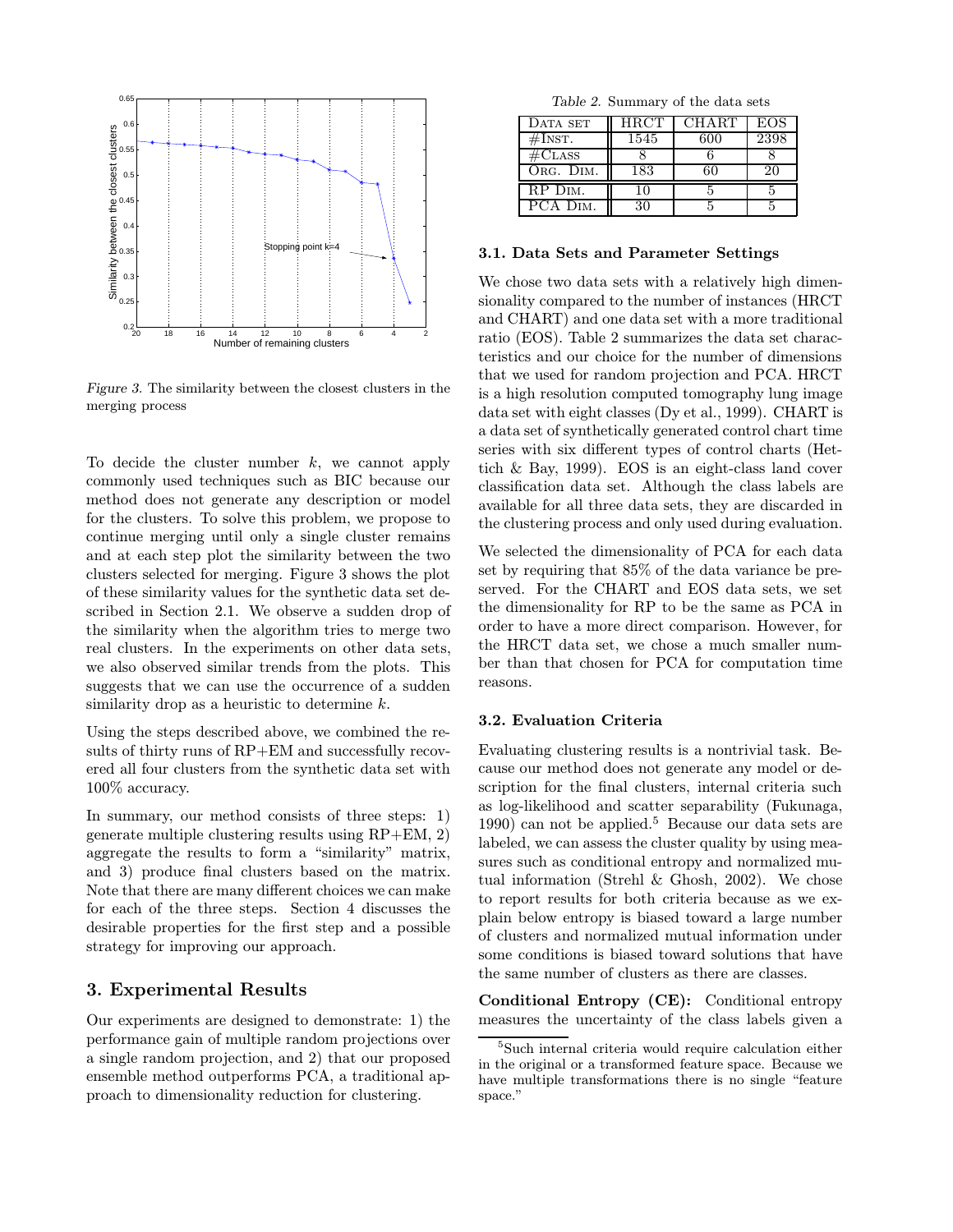clustering solution. Given  $m$  classes and  $k$  clusters, for a particular class  $i \in [1..m]$  and cluster  $j \in [1..k]$ , we first compute  $p_{ij}$ , which is the probability that a member of cluster  $j$  belongs to class  $i$ . The entropy of the class labels conditioned on a particular cluster  $j$  is calculated as:  $E_j = -\sum_{i=1}^m p_{ij} \log(p_{ij})$ . The conditional entropy (CE) is then defined as:  $CE = \sum_{j=1}^{k} \frac{n_j * E_j}{n}$ , where  $n_j$  is the size of cluster j and n is the total number of instances.

We would like to minimize CE. Its value is 0 when each cluster found contains instances from only a single class. Note that we can also obtain a value of 0 if each cluster contains a single instance. Therefore it is clear that this criterion is biased toward larger values of  $k$  because the probability of each cluster containing instances from a single class increases as k increases. Because of this bias, we use CE only when comparing two clustering results with the same value of k.

Normalized Mutual Information(NMI): For a detailed description of NMI see (Strehl & Ghosh, 2002). Let X be a r.v. representing the distribution of class labels  $[1..m]$  and Y be a r.v. representing the distribution of *cluster* labels  $[1..k]$ . To calculate NMI between r.v.'s  $X$  and  $Y$ , we first compute the mutual information between X and Y as  $\hat{MI} = \sum_{i,j} p_{ij} log(\frac{p_{ij}}{p_i p_j})$ where  $p_{ij}$  is defined as above,  $p_i$  is the probability of class i, and  $p_i$  is the probability of cluster j. Mutual information measures the shared information between  $X$  and  $Y$ . Note that its value is not bounded by the same constant for all data sets. NMI normalizes it onto the range [0,1] by:  $NMI = \frac{MI}{\sqrt{M}}$  $\frac{MI}{H(X)H(Y)}$  where  $H(X)$ and  $H(Y)$  denote the entropy of X and Y.

NMI attains the optimal value of 1.0 when there is a one to one mapping between the clusters and the classes (i.e., each cluster contains one class and  $k = m$ ). Unlike CE and other criteria such as the RAND index (Rand, 1971), NMI is not biased by large k (Strehl & Ghosh, 2002). However, note that if a class is multi-modal and our clustering solution correctly reflects this, the value of NMI will not be 1.0.

#### 3.3. Comparison with RP+EM

Our method is built on the conjecture that combining multiple runs of RP+EM is better than a single run of RP+EM or PCA+EM. In this section we present the results of a comparison between our ensemble approach and individual runs of RP+EM.

We performed thirty runs of RP+EM to form a cluster ensemble for each data set. Note that we force each run of RP+EM to find a fixed number of clusters, which is set to be the number of classes. Although this is

Table 3. Cluster ensemble versus single RP+EM

| DATA SET |      | <b>HRCT</b>      | <b>CHART</b>   | EOS              |
|----------|------|------------------|----------------|------------------|
| INMI     | ENS. | 0.236            | 0.790          | 0.253            |
|          | Sin. | $0.174 \pm 0.03$ | $0.481 + 0.09$ | $0.240 + 0.02$   |
| CE       | ENS. | 1.743            | 0.706          | 1.923            |
|          | Sin  | $1.907 + 0.07$   | $1.410 + 0.22$ | $1.960 \pm 0.04$ |

not necessary (or even desirable), it lets us remove the effect of  $k$  in evaluating the cluster results.

Table 3 reports the CE and NMI values of both the ensemble and individual runs of RP+EM. The values reported for RP+EM are averaged across the thirty runs. From the table we see that the ensemble improves the clustering results over its components for all three data sets (recall CE is to be minimized and NMI is to be maximized). The difference in performance is the least for EOS, which we conjecture is due to less diversity in the individual clustering results for EOS. We explore this conjecture in Section 4.

### 3.4. Comparison with PCA+EM

We compare our approach to PCA with EM clustering (of Gaussian Mixtures) in two scenarios: 1) where we force both methods to produce the same number of clusters, and 2) where we allow each approach to adapt the cluster number to its clustering solution.

In our first experiment we require both methods to form the same number of clusters. This allows us to remove the influence of  $k$  on the evaluation criteria. We want to clarify that the individual runs of RP+EM still use BIC to search for  $k$ , because this will not bias the evaluation criteria and further because different runs naturally require different numbers of clusters (Dy & Brodley, 2000). Note that the "natural" number of clusters in the data may or may not equal to the number of classes in our labeled data sets, therefore we compare the two methods for five different values of k. The cluster ensembles are formed by thirty runs of RP+EM and the reported results are averaged across five runs of each method.

Table 4 shows CE and NMI for five different values of k. Recall that we want to maximize NMI and minimize CE and further that NMI ranges from 0 to 1 and CE ranges from 0 to  $log_2(m)$ , where m is the number of classes. For all three data sets, our method results in better performance as measured by both CE and NMI except for  $k = 14$  for the CHART data set. We observe that the ensemble tends to have smaller variance than  $PCA+EM$ , particularly when k is large. From these results, we conclude that for these data sets 1) the ensemble method produces better clusters, and 2) it is more robust than PCA+EM.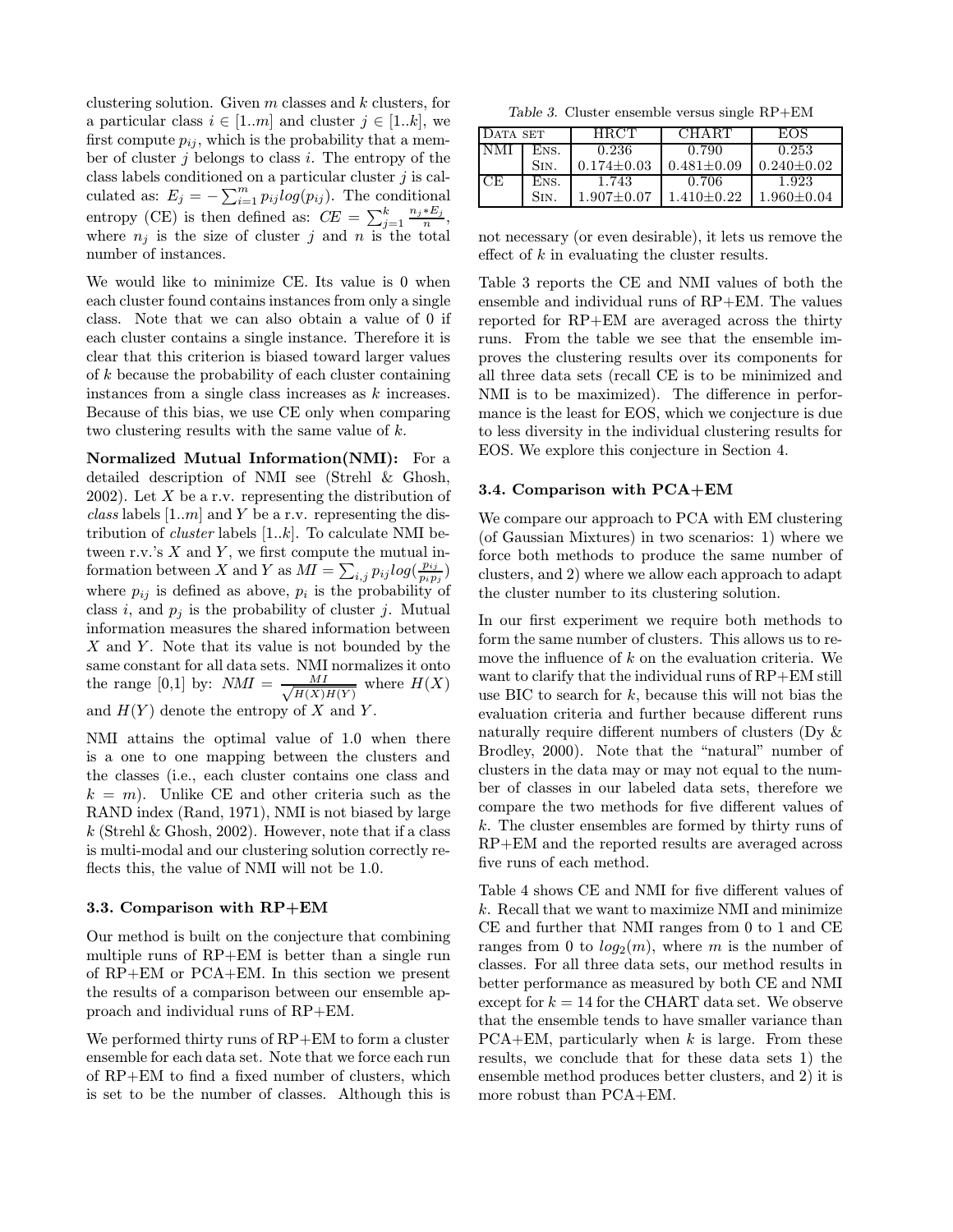|     |        |                   |                                       |                 |                                              | 16              |  |
|-----|--------|-------------------|---------------------------------------|-----------------|----------------------------------------------|-----------------|--|
| NMI | ENSEM. |                   | $0.233 + 0.015$ 0.244 + 0.008         | $0.256 + 0.006$ | $0.267 + 0.007$                              | $0.279 + 0.007$ |  |
|     | PCA    |                   | $0.219 \pm 0.048$ $0.220 \pm 0.028$   |                 | $-0.222+0.015$ $-0.237+0.015$ $-0.225+0.039$ |                 |  |
| CЕ  | ENSEM. |                   | $1.765 \pm 0.063$   $1.714 \pm 0.047$ | $1.659 + 0.046$ | $1.604 + 0.039$                              | $1.556 + 0.040$ |  |
|     | PCA.   | $1.813 \pm 0.137$ | $1.779{\pm}0.085$                     | $1.751 + 0.047$ | $1.687 + 0.059$                              | $1.699 + 0.129$ |  |

Table 4. Results for the cluster ensemble versus PCA+EM HRCT DATA SET

| UHARI DATA SET |        |                 |                 |                 |                   |                 |  |
|----------------|--------|-----------------|-----------------|-----------------|-------------------|-----------------|--|
|                |        |                 |                 |                 |                   | 14              |  |
| NMI            | ENSEM. | $0.700 + 0.061$ | $0.783 + 0.006$ | $0.769 + 0.006$ | $0.758 + 0.008$   | $0.747 + 0.012$ |  |
|                | PCA    | $0.654 + 0.081$ | $0.665 + 0.066$ | $0.691 + 0.065$ | $0.697 + 0.075$   | $0.738 + 0.032$ |  |
| CE             | ENSEM. | $0.947+0.251$   | $0.675 + 0.009$ | $0.552 + 0.063$ | $0.540 + 0.063$   | $0.526 + 0.047$ |  |
|                |        | 1.028+0.249     | $0.852+0.229$   | $0.711 + 0.176$ | $0.563 \pm 0.220$ | $0.375 + 0.074$ |  |

 $CTI$  and

|     | EOS DATA SET |                   |                   |                   |                 |                   |  |  |
|-----|--------------|-------------------|-------------------|-------------------|-----------------|-------------------|--|--|
|     | ĸ.           |                   | 10                | 19                | 14              | 16                |  |  |
| NMI | ENSEM.       | $0.282 + 0.015$   | $0.276 + 0.008$   | $0.279 + 0.006$   | $0.280 + 0.007$ | $0.280 + 0.007$   |  |  |
|     | PCA          | $0.239 + 0.009$   | $0.251 + 0.012$   | $0.263 + 0.011$   | $0.267 + 0.006$ | $0.269 + 0.006$   |  |  |
| CЕ  | ENSEM.       | $1.866 + 0.022$   | $1.832 + 0.011$   | $1.785 + 0.023$   | $1.760 + 0.015$ | $1.738 \pm 0.021$ |  |  |
|     | PCA.         | $1.958 \pm 0.023$ | $1.895 \pm 0.041$ | $1.829 \pm 0.039$ | $1.790 + 0.023$ | $.764 + 0.023$    |  |  |

Table 5. Cluster ensemble versus PCA+EM with different k values

|              | $PCA + EM$       |      | ENSEMBLE         |     |  |
|--------------|------------------|------|------------------|-----|--|
| DATASET      |                  |      |                  |     |  |
| LH RC'T      | $0.191 + 0.05$   | 6.2  | $0.248 \pm 0.01$ | 10  |  |
| <b>CHART</b> | $0.721 \pm 0.05$ | 7.8  | $0.786 \pm 0.01$ | 7.6 |  |
| EOS          | $0.265 \pm 0.03$ | 14.3 | $0.281 \pm 0.01$ |     |  |

In our second comparison, we allow each method to determine its own cluster number,  $k$ . To decide  $k$ , the cluster ensemble method uses the heuristic described in Section 2.2, and PCA+EM uses BIC. Table 5 reports the average NMI and k values for each method averaged over five runs. Because CE is biased toward a larger number of clusters, we only use NMI in this comparison. From Table 5 we see that the cluster ensemble method outperforms PCA+EM for all three data sets. In addition, NMI for the ensemble has lower variance than for PCA+EM. The difference is more significant for HRCT and CHART than EOS, while HRCT and CHART had higher original dimensionality than EOS. From these limited experiments we conjecture that our method is most beneficial when the original dimensionality is large. We want to mention that computationally our method is less efficient than PCA+EM but can be easily parallelized when time is a concern.

## 4. Analysis of Diversity for Cluster Ensembles

For supervised ensemble approaches, diversity of the base-level classifiers has proven to be a key element in increasing classification performance (Dietterich, 2000). In the relatively new area of unsupervised ensembles, the impact of diversity and quality of the individual clustering solutions on the final ensemble performance has not been fully understood.

To perform this analysis we follow the approach taken by Dietterich (2000) and graph the diversity versus quality for each pair of clustering solutions in the ensemble. To measure diversity, we calculate the NMI between each pair of clustering solutions. To obtain a single quality measure for each pair, we average their NMI values as computed between each of the two solutions and the class labels from the labeled data set. Figure 4 shows the diversity-quality diagram for each of the three data sets. Note that when the NMI between two solutions (shown on the y axis) is zero the diversity is maximized. In contrast, maximizing the average NMI of each pair (shown on the x axis), maximizes their quality. Therefore we want our points to be close to the right-hand bottom corner of each graph. Thirty runs of RP+EM are used to form each ensemble, and five ensembles are formed for each data set. In each graph we also show the average NMI for the five final ensemble solutions as reported in Table 5.

Each of the three data sets shows somewhat different behavior. The left graph shows that the individual clustering solutions for the HRCT data set are highly diverse but have fairly low quality. For the CHART data set (middle), we see that RP+EM formed a set of clustering solutions with a wide range of quality and diversity. In contrast, EOS (right) has slightly higher quality than HRCT but much lower diversity.

In comparing the diversity/quality results to the performance of the entire ensemble (indicated by the dotted line in each graph), we see evidence that for an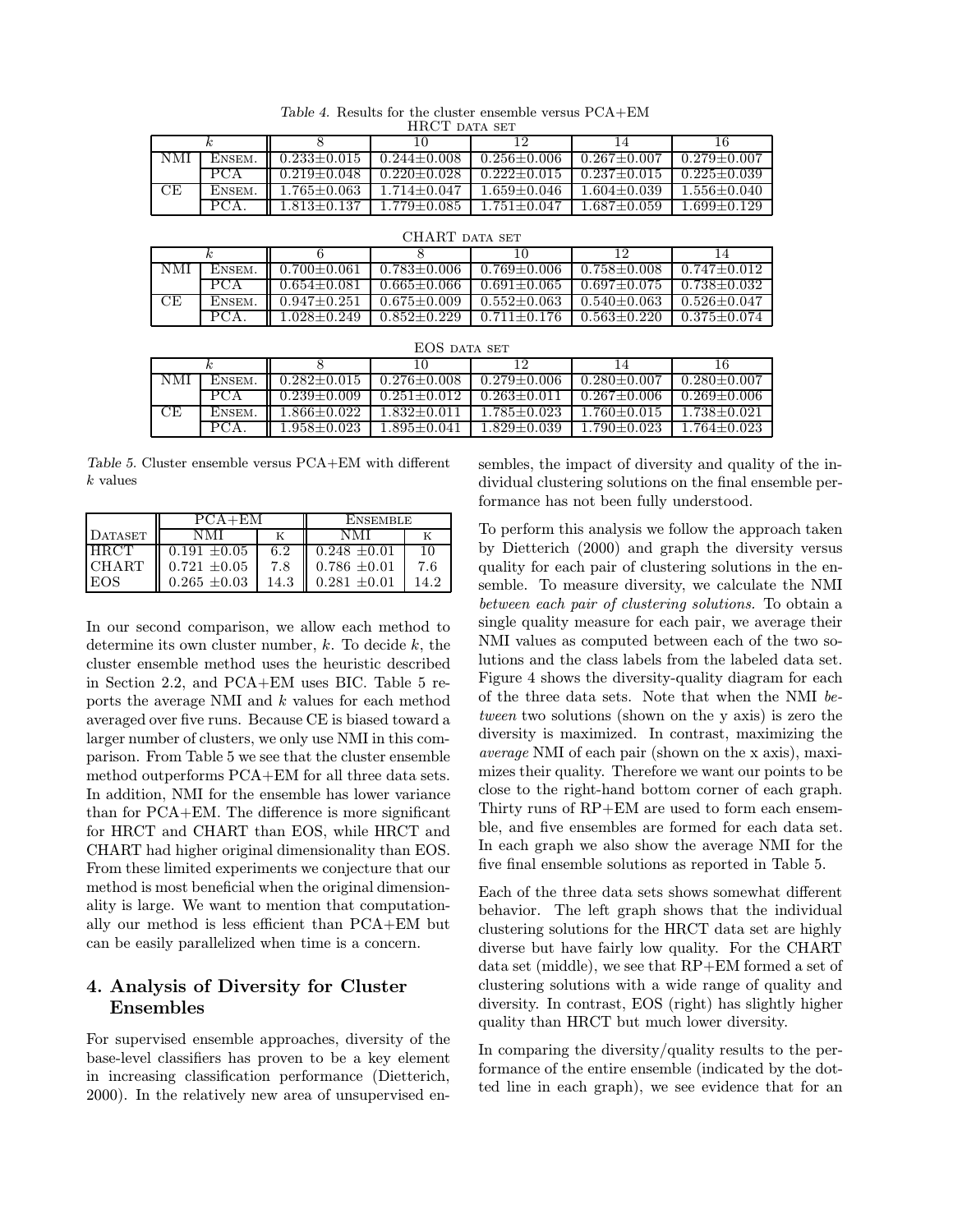

Figure 4. The diversity-quality diagram for three data sets.



Figure 5. The performance of the ensemble method with different ensemble sizes.

ensemble of size thirty, high diversity leads to greater improvements in the ensemble quality. Specifically, we see the least improvement of the ensemble over a single run of RP+EM for the EOS data set, which has significantly lower diversity than the other two. On the other hand, less improvement is obtained for the HRCT data set in comparison with the CHART data set, which suggests that the quality of individual clustering solutions also limits the performance of a fixedsize ensemble. To gain further insight into these issues, we examined the impact of the ensemble size on performance.

Figure 5 plots the NMI value of the ensemble's final clustering solution for ensemble sizes ranging from five to fifty. The points in the graph are generated as follows. To remove the effect of  $k$  on NMI, for each ensemble size  $r$  we force our algorithm to produce a fixed number,  $k$ , clusters for different values of  $k$  as shown in Table 4. The NMI values for different values of k are then averaged to obtain a single performance measure for each ensemble size. We repeat the above process five times and average the results to obtain a stable estimate for the performance measure for each r.

From Figure 5, we can see that increasing the ensemble size helps only for data sets with high diversity. For the CHART data set, We can see a clear and stable trend of performance improvement as the ensemble size increases. For the HRCT data set, we observe a similar but less stable trend. For the EOS data set, the performance gain is negligible as ensemble size increases.

These results suggest that the ensemble performance is strongly influenced by both the quality and the diversity of the individual clustering solutions. If the individual clustering solutions have little diversity, then not much leverage can be obtained by combining them. The quality of the individual solutions limits the performance of a fixed-size ensemble and low quality solutions may cause the ensemble performance to oscillate as the ensemble size changes.

As shown from the experimental results, random projection successfully introduced high diversity into the clustering solutions for both HRCT and CHART data set. This suggests that random projection can produce diverse clustering solutions when the original dimension is high and the features are not highly redundant.<sup>6</sup> An open question is how to improve the quality of the individual clustering solutions. Our future work will

 ${}^{6}$ If the features are highly redundant then many random projections will lead to the same clustering.